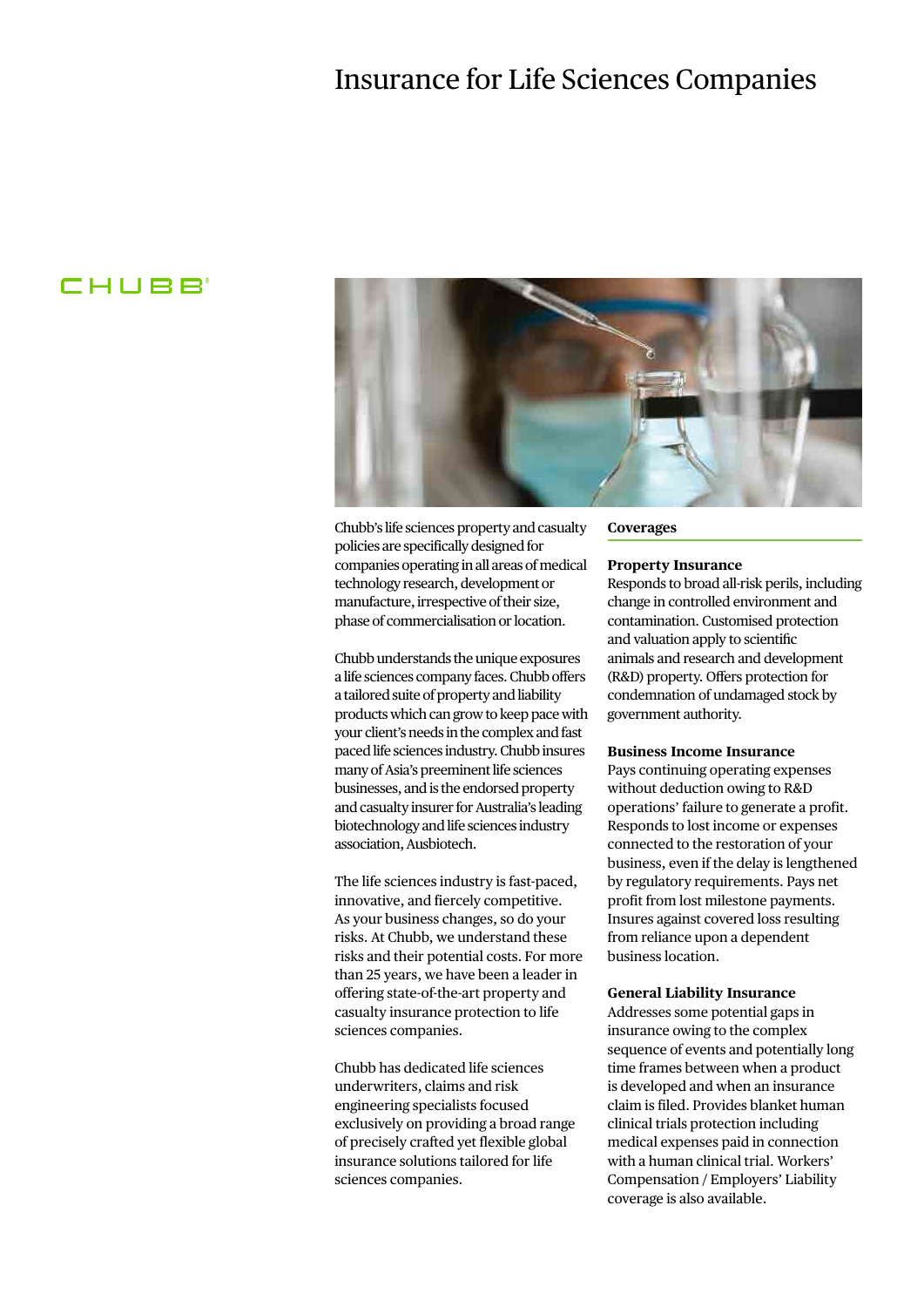#### **Products and Services Errors and Omissions (E&O) Liability**

Economic injuries suffered by a hospital or care providers caused by an actual or suspected product or service defect or deficiency; or contract performance failure, creates financial and reputational risks for medical device manufacturers.

## **Product Withdrawal Expense**

Customised form for life sciences companies that experience a product recall, affording insurance protection for the insured's expenses associated with communication in connection to, destruction, and disposal of the recalled product.

#### **Clinical Trials Insurance**

Offers global solutions for Asian based life sciences companies, including those conducting clinical trials overseas. Coverage includes products-completed operations and professional liability coverage including worldwide coverage where needed with locally admitted policies where required. We have the unmatched ability to issue certificates of insurance in a timely and accurate manner through our global network spanning over 125 countries, supported by our automated on-line clinical trial quote, bind and issuance system, WORLDCert®.

#### **Terrorism & Political Violence**

Ability to provide limits up to US\$100 million on either primary, excess or full value basis for Terrorism, Riots, Strikes, Civil Commotion and Malicious Damage, Political Violence Cover (Including or Excluding War & Civil War).

## **Chubb's Life Sciences Solutions are designed for:**

- Pharmaceutical and biotechnology companies
- Medical device manufacturers
- Clinical Trials
- Dietary supplement companies
- • Life Sciences Service organisations

## **Why do life sciences companies need a specialist insurer?**

Life sciences companies are vulnerable to a range of unique property and liability exposures (such as research and development costs, clinical trials, product contamination and class action litigation), so they need products that can grow and adapt with them, backed by a company with deep industry experience who can effectively manage the often complex and challenging claims that can arise.

## **Why choose Chubb?**

**Specialist expertise.** We have the largest team of dedicated underwriters servicing the life sciences industry in the Asia Pacific region. Worldwide, we have over 200 staff in underwriting, claims and loss control servicing this industry segment, providing a depth of experience and expertise few can match.

**Simplicity**. With Chubb, you deal with one insurer, providing one solution and ease of transaction.

**Loss control**. Chubb's risk engineers have specialist knowledge and can recommend solutions to mitigate or prevent loss.

**Claims service**. Chubb's award winning claims team is consistently acknowledged as one of the best in the market.

**Global services**. Chubb's whollyowned network means it can deliver consistent, high quality services worldwide.

**Financial stability**. Chubb's core operating insurance companies are rated AA for financial strength by Standard & Poor's and A++ by A.M. Best\*, indicating its long-term ability to pay claims.

\*Ratings apply to Chubb's core operating insurance companies as of 1/15/16. For ratings of individual insurance companies, see Investor Information on investors.chubb.com.